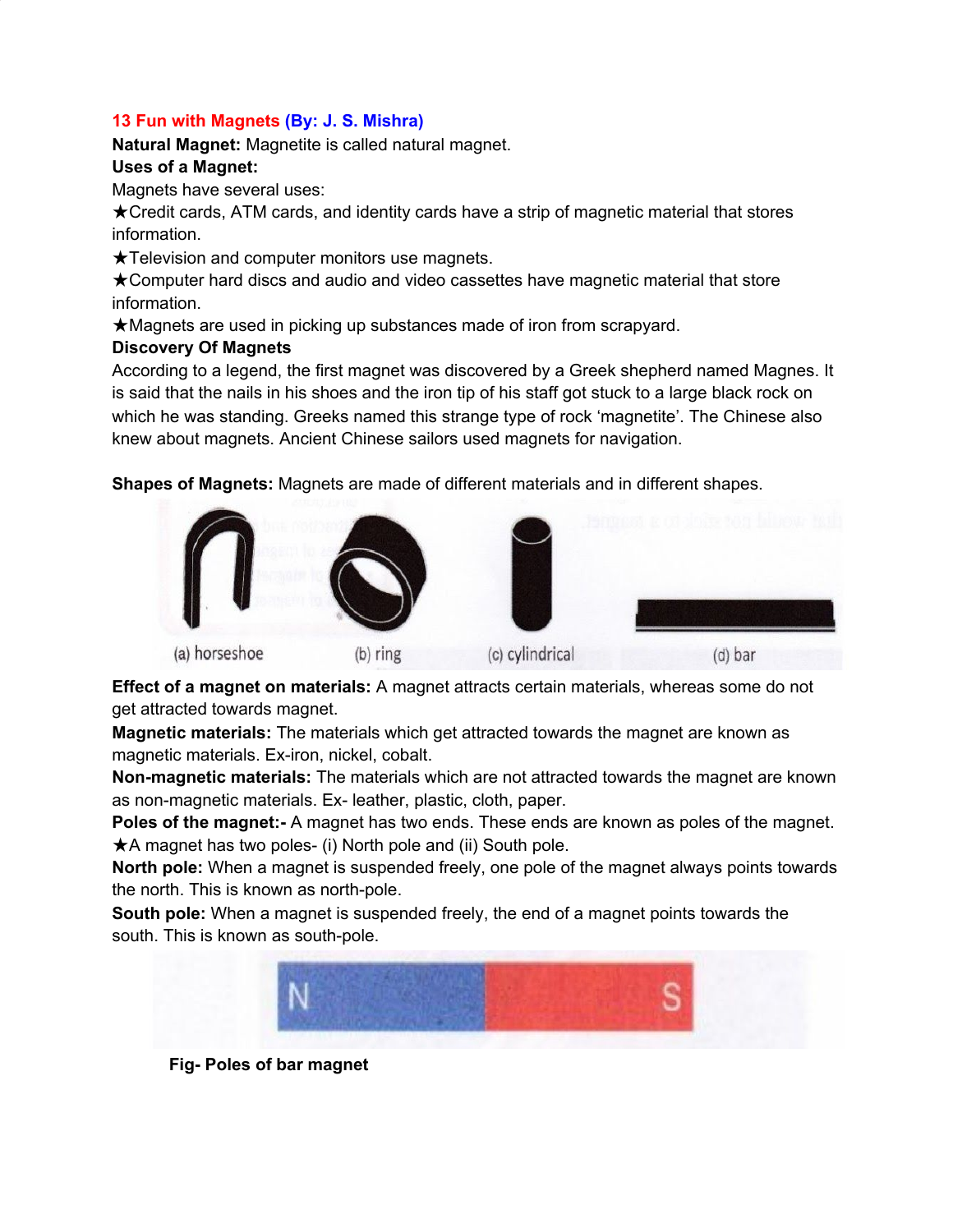**Attraction between two poles:** Opposite poles of two magnets attract each other. It is called attraction.

★When unlike poles of the magnets (N-S or S-N) are brought close to each other, they attract. This is called attraction.

# **South- North(N-S) - Attraction North - South(S-N) -Attraction**



**Repulsion between two poles**: Similar poles of two magnets repel each other. It is called repulsion.

★When like poles of the magnets (N-N or S-S) are brought close to each other, they repel. This is called repulsion.

### **South - South(S-S) - Repulsion North - North(N-N)Repulsion**



**Compass(Magnetic Compass):** This is a small glass case containing a magnetised needle pivoted on a nail. The needle can rotate freely. Wherever it is kept, its needle always rests in north-south direction. Normally the north-pole of the needle is painted red or some other indication is given to identify north and south-poles. So using this needle, north and south can be identified.



Magnetic compass

# **Using a Magnet To Find Directions:-**

Magnetic compass is used to find direction. In a magnetic compass, It has a small magnetic needle at its centre. This needle can rotate freely and always points in the Earth's North-South direction. Different directions (north, south, east, and west) are marked on the compass.

**Temporary magnets:** Magnets that retain their magnetic properties only for a short period of time are called temporary magnets.